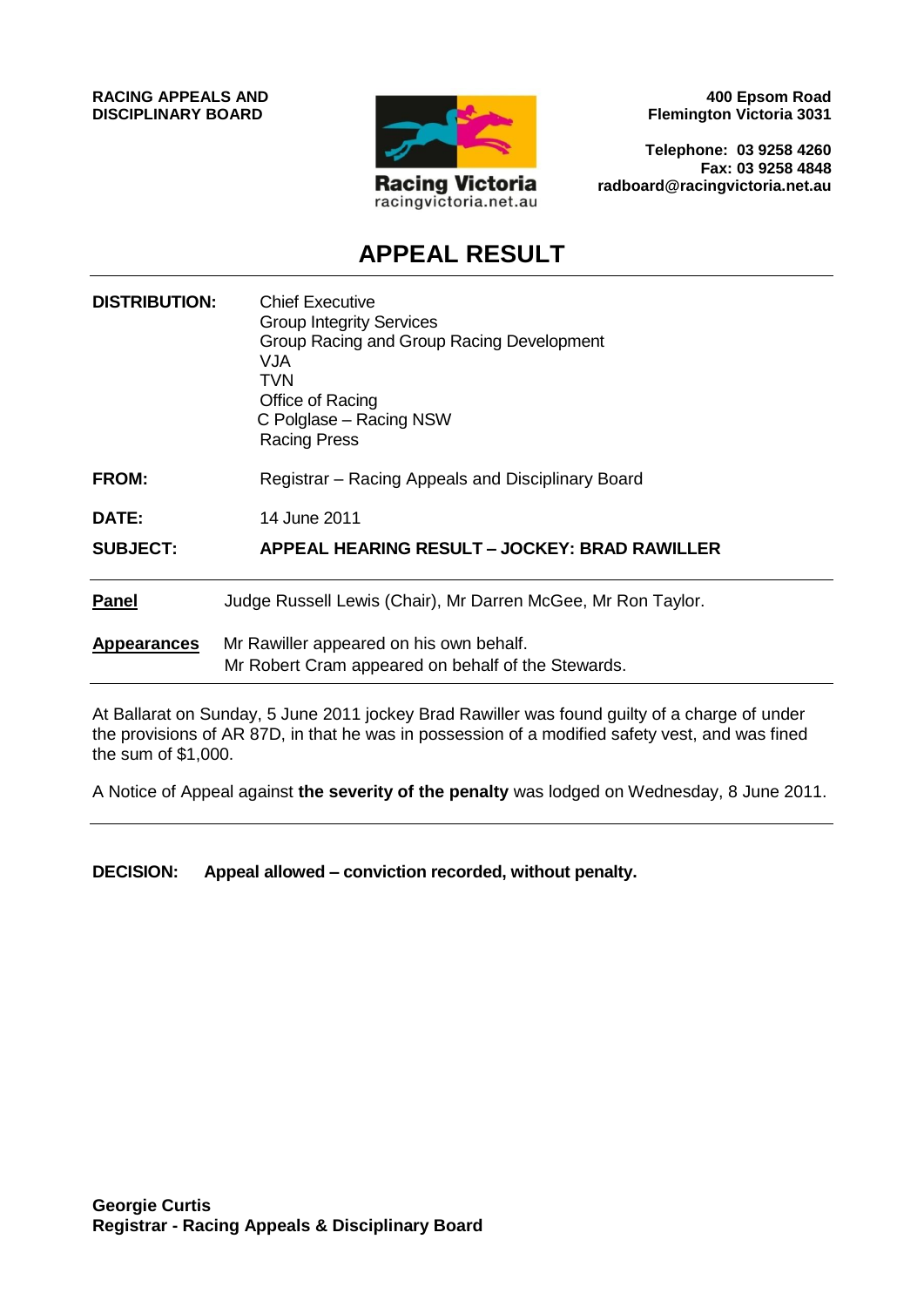# **TRANSCRIPT OF**

# **PROCEEDINGS**

#### **RACING APPEALS AND DISCIPLINARY BOARD**

\_\_\_\_\_\_\_\_\_\_\_\_\_\_\_\_\_\_\_\_\_\_\_\_\_\_\_\_\_\_\_\_\_\_\_\_\_\_\_\_\_\_\_\_\_\_\_\_\_\_\_\_\_\_\_\_\_\_\_\_\_\_\_

**JUDGE RUSSELL LEWIS (CHAIRMAN) MR D MCGEE MR R TAYLOR** 

**EXTRACT OF PROCEEDINGS** 

### **DECISION**

## **IN THE MATTER OF: BRAD RAWILLER – APPEAL AGAINST SEVERITY OF PENALTY, AR87D**

#### **MELBOURNE**

#### **TUESDAY, 14 JUNE 2011**

MR R CRAM appeared on behalf of the Stewards

Mr B RAWILLER appeared on his own behalf.